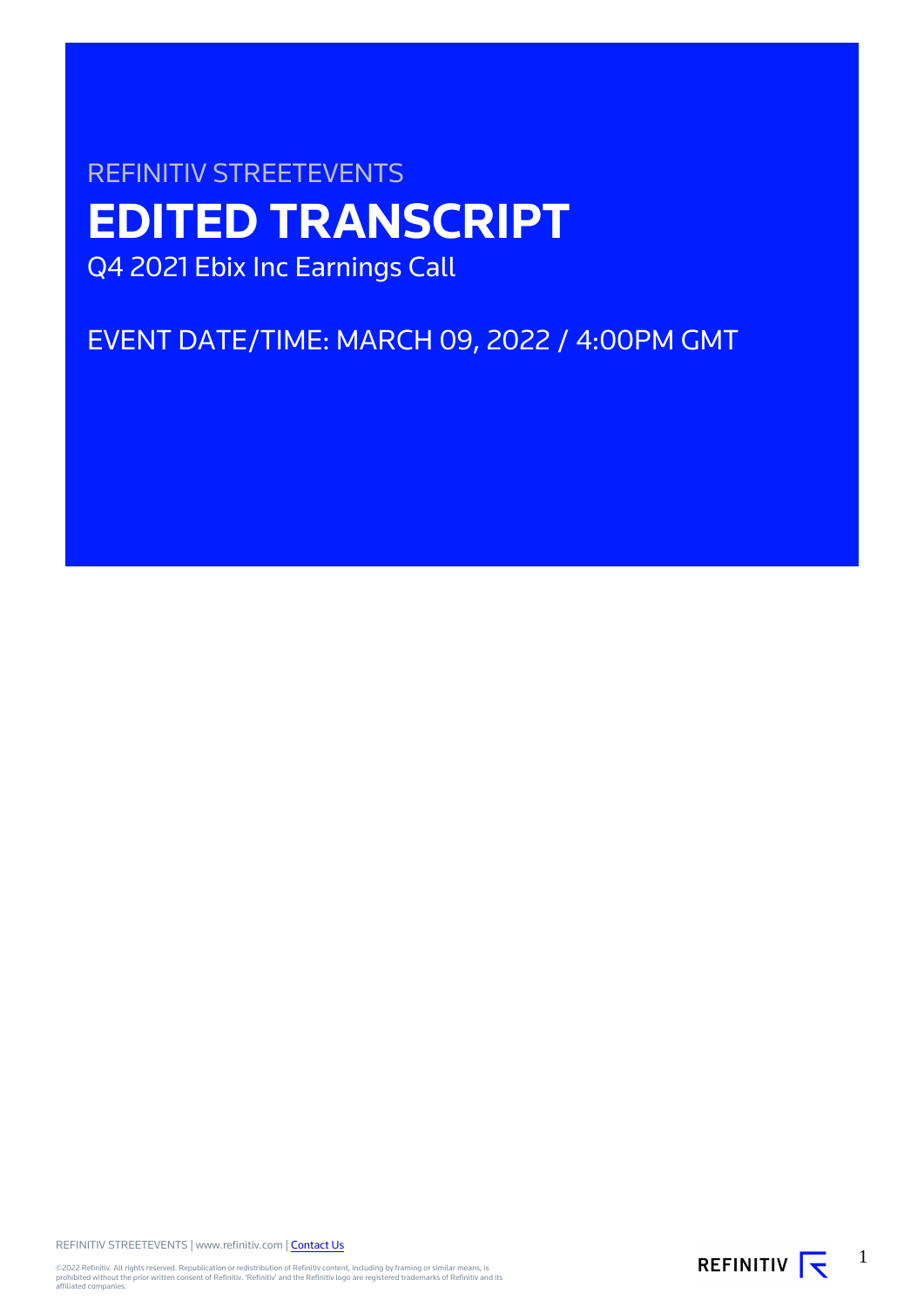#### **CORPORATE PARTICIPANTS**

**Ash Sawhney** Ebix, Inc. - President – Insurance Solutions of North America **Darren S. Joseph** Ebix, Inc. - Corporate VP of Finance & HR **Robin Raina** Ebix, Inc. - Chairman, CEO & President **Steven M. Hamil** Ebix, Inc. - Executive VP & Global CFO

#### **CONFERENCE CALL PARTICIPANTS**

**Jeffrey Lee Van Rhee** Craig-Hallum Capital Group LLC, Research Division - Partner & Senior Research Analyst **Joichi Sakai** Singular Research, LLC - Equity Research Analyst

#### **PRESENTATION**

#### **Operator**

Good day, and thank you for standing by. Welcome to Ebix 2021 Financial Results Investor Call. (Operator Instructions) I would now like to hand the conference over to your speaker, Darren Joseph, Corporate Vice President of Ebix. Please go ahead.

#### **Darren S. Joseph Ebix, Inc. - Corporate VP of Finance & HR**

Thank you. Welcome, everyone, to Ebix, Inc.'s 2021 Annual Results Earnings Conference Call. Joining me to discuss the quarter is Ebix Chairman, President and CEO, Robin Raina; President, Insurance Services, North America, Ash Sawhney; and Ebix' EVP and CFO, Steve Hamil.

Following our remarks, we will open up the call for your questions. Now let me quickly cover the safe harbor. Some of the statements that we make today are forward-looking, including, among others, statements regarding Ebix' future investments, our long-term growth and innovation, the expected performance of our businesses and our use of cash.

These statements involve a number of risks and uncertainties that might cause actual results to differ materially from those projected in the forward-looking statement. Please note that these forward-looking statements reflect our opinions only as of the date of this presentation, and we undertake no obligation to revise or publicly release the results of any revisions to these forward-looking statements in light of new information or future events.

Additional information concerning factors that could cause actual results to materially differ from those in the forward-looking statements made today is contained in our SEC filings, which list a more detailed description of the risk factors that may affect our results.

Our press release announcing the 2021 full year and Q4 2021 results was issued this morning. The audio of this investor call is also being webcast live on the web at www.ebix.com/webcast. You can look at Ebix's financials beyond what has been provided in the release on our website, www.ebix.com. The audio and the text transcript of this call will be available on the Investor homepage of the Ebix website after 4:00 p.m. Eastern Time today.

Let me now discuss the quarter and the full year. Q4 2021 revenue increased 39% sequentially as compared to Q3 2021. Q4 2021 revenue increased 20% year-over-year to \$266.8 million versus Q4 2020. The year-over-year growth is primarily due to continued strength in the EbixCash Payment Solutions business. However, in Q4 2021, there was year-over-year growth in some key businesses that have been most negatively impacted by the COVID-19 pandemic, including foreign exchange, travel and e-learning businesses. Additionally, EbixCash BPO and IT outsourcing services areas both experienced year-over-year growth in Q4 2021.

On a constant currency basis, Q4 2021 revenues increased 22% to \$270.1 million versus \$222.1 million in 2020. GAAP revenue for the full year of 2021 increased 59% to \$994.9 million as compared to fiscal year 2020. On a constant currency basis, Ebix 2021 revenues increased 50% by \$365.8 million to \$991.4 million versus \$625.6 million in 2020. The increase is primarily due to growth in the EbixCash Payment Solutions business as well as year-over-year growth in the company's core life and annuity exchange platforms, BPO and IT outsourced services originating in India, foreign exchange business and growth in revenues in 4 of the company's 7 key geographies.

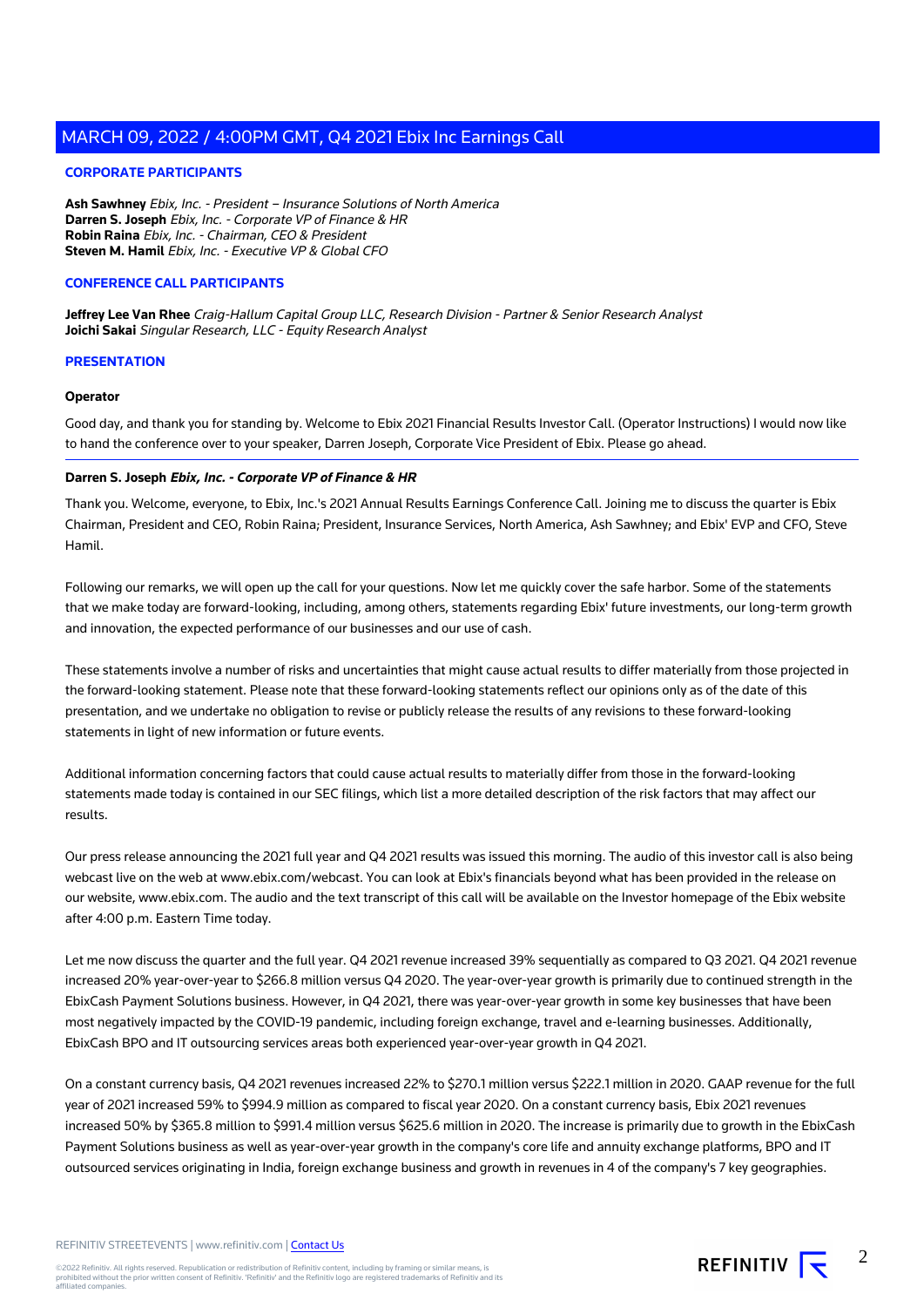The company continued to experience negative impact from COVID-19 global pandemic with particular impact on our travel, remittance, e-learning, financial technologies and global consulting revenues.

Exchanges, including EbixCash and the insurance exchanges worldwide, continue to be Ebix's largest channel, accounting for 93% of our fiscal year 2020 revenues. Our year-over-year EbixCash revenues grew 94%, RCS revenues grew 16%, while the insurance exchange revenues declined by 2%. The insurance exchange decline was primarily due to the adverse effect of COVID-19 for 12 months in 2021 versus 10 months in 2020.

Our revenues grew in 4 of the 7 key geographies of our business in 2021 versus 2020. India revenues grew by 99%; Australia had an increase of 12%; Europe, an increase of 25%; New Zealand, an increase of 11%; while Singapore had a decline of 2%. North America revenues had a decline of 6% and Brazil had a decline of 13%, primarily because of the adverse effects of COVID-19 for the 12-month period in 2020 -- 2021 versus 10 months in 2020.

Our revenues grew sequentially in most of the geographies of our business. North America revenues had a sequential increase of 7%; India revenues grew sequentially by 52%; Australia had a sequential increase of 25%; Brazil, a sequential increase of 22%; Singapore had a sequential increase of 22%; Indonesia had a sequential increase of 133%; the Philippines, a sequential increase of 42%; and New Zealand had a sequential increase of 4%. The only geography that had a decline sequentially was the UAE with a sequential decline of 67% due to this we have an outsized revenue performance in Q3 2021 versus the other quarters of 2021.

Despite the devastating effects of COVID-19 on our travel, ForEx, e-Learning and other businesses, our EbixCash grew -- growth continued in 2021. EbixCash grew 94% in 2021 as compared to 2020, while they grew 134% as compared to 2019. International revenues in Q4 2021 accounted for 85% of the total revenues for Ebix, exemplifying the tremendous growth we have experienced in our international businesses, primarily due to the EbixCash Financial Exchange business.

I will now turn the call over to Steve.

## **Steven M. Hamil Ebix, Inc. - Executive VP & Global CFO**

Thanks, Darren. 2021 was a year that the world would like to forget and move on from. Ebix's 2021 required the company to many challenges attributable to the COVID-19 global pandemic.

I want to first thank our employees for their incredible dedication to the company during the year. Our team worked to complete 4 different audits of the company and the EbixCash business. And soon, we will successfully complete a comprehensive IPO document for the anticipated public equity offering of our EbixCash business on the Indian Stock Exchanges, BSE and NSE. These were all completed while our families experienced firsthand the ravages of COVID-19.

To say that we are proud of our Ebix employees would be an understatement, but I want to offer my sincerest gratitude for all that our employee base has accomplished this past year under stressful conditions. In spite of the impact of COVID-19 on our consulting, travel, remittance, e-learning and financial technologies businesses in 2021, we are pleased to report that we saw continued rebounding of some of these businesses in Q4 '21.

Year-over-year, our EbixCash travel and foreign exchange revenues more than doubled in Q4 '21, and we saw sequential growth in our financial technologies and e-learning businesses in India. Even with the tremendous negative pressure we felt from COVID-19 within many of our EbixCash operations, our 2021 revenues from EbixCash basically doubled due to strong growth in our Payment Solutions business as well as growth in our foreign exchange, BPO and IT services business lines. The negative impacts of the tight labor market in India are beginning to subside as we have executed major hiring plans and continue to train and deploy IT-specific resources for our client base.

COVID-19 challenged this company in many ways, and we are still challenged. EbixCash revenues in COVID-19 affected areas, like travel and foreign exchange, remittance, consulting, e-learning, continue to be materially lower than pre-pandemic levels. We see this reality as an opportunity for Ebix and our stakeholders because as the world returns to normal in 2022 and 2023, we have built in market

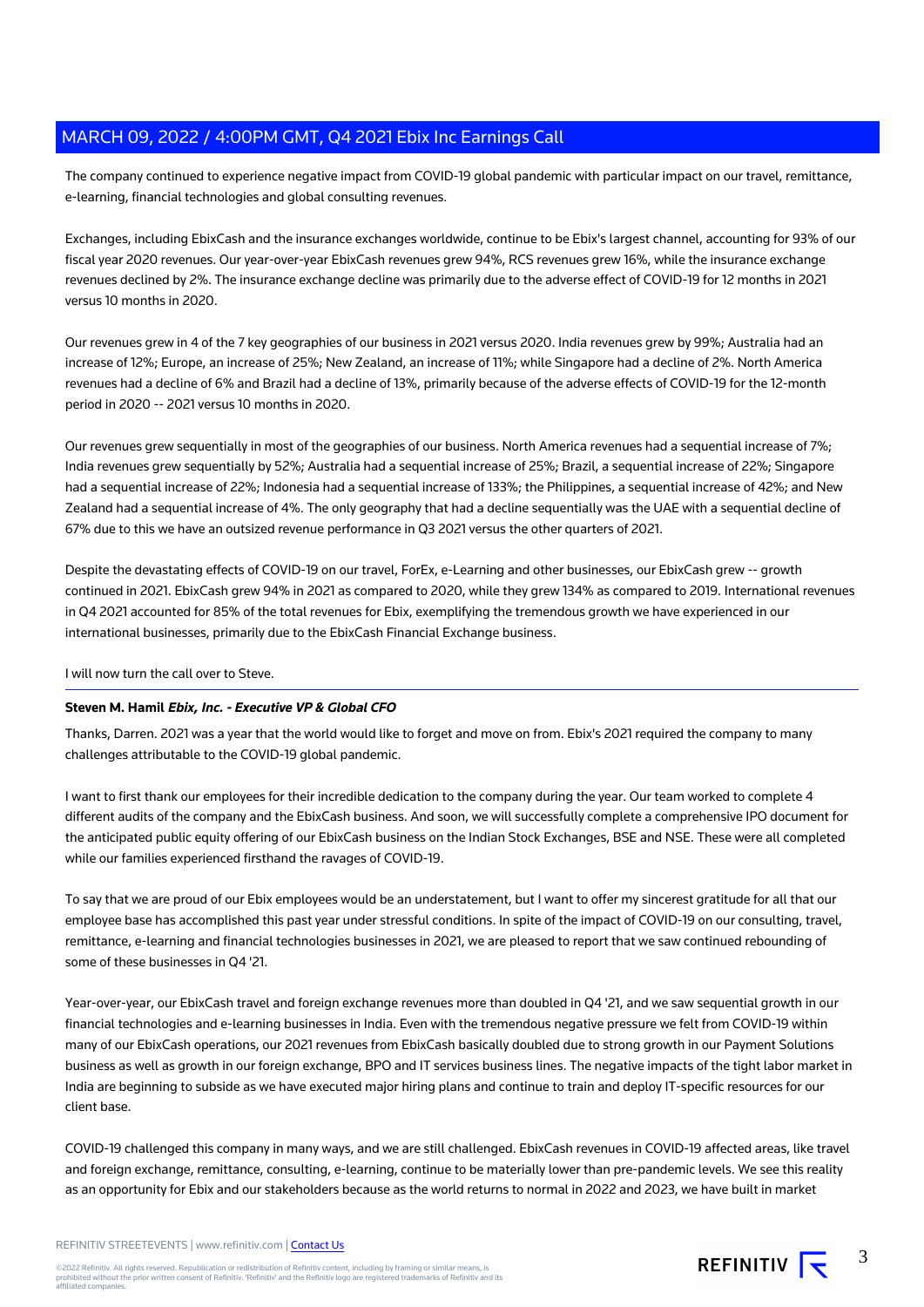leadership in these areas, which should return material revenues to Ebix as the world bounces back.

Our company has armed with solid and predictable revenues from our insurance exchange and RCS businesses globally that generate substantial cash flow for us as well as a collection of solutions and services in our EbixCash operations that are market leaders and will benefit from the long-term growth prospects in India and Southeast Asia.

I'll now discuss some financial metrics for the fourth quarter and year. Our gross margin in Q4 2021 was 30%, a decrease sequentially from 37% in the third quarter of '21 and year-over-year from 32% in Q4 2020. Our gross margins continue to be diluted by low-margin prepaid gift card revenues in India. Excluding the Payment Solutions business in India, the company's gross margins for Q4 '21 and fiscal year '21 were 77% and 78%, respectively, that's flat sequentially from Q3 '21 and an increase from 76% in fiscal year 2020.

GAAP operating income for Q4 '21 was \$32.4 million. That's an increase 15% sequentially from \$28.1 million in Q3 '21 and an increase of 17% year-over-year from \$27.7 million in Q4 2020. Non-GAAP operating income for Q4 '21 was \$37.5 million. For fiscal 2021, GAAP operating income declined 5% to \$119 million from \$125.8 million in 2020. Non-GAAP operating income for 2021 was \$139.7 million.

In addition to the continuing effects of COVID-19 on our business, Ebix had year-over-year product development personnel cost increases of approximately \$4.7 million in 2021 and G&A cost increases of over \$13 million in 2021, mostly related to increased personnel costs and legal and other professional expenses, offset in part by lower rent expense and bad debt expense year-over-year.

Our operating margin was 12.2% in Q4 2021, a decline sequentially from 14.7% in Q3 '21. For fiscal year '21, our operating margin was 12%, a decline of 800 basis points from 20.1% for fiscal year 2020. The growth in low-margin Payment Solutions revenues had the largest impact on the year-over-year comparison of operating margins. Excluding the Payment Solutions business in India, we generated 31.1% and 32.1% operating margins in the fourth quarter and fiscal year 2021, both in line with our goal of greater than 30% operating margins for our suite of solutions and services outside of the Payment Solutions business.

During fiscal year 2021, we had the following major cash uses: \$42.6 million was used to reduce the principal on our corporate term loan, \$30.4 million was used for cash interest paid. We paid \$17.7 million for income-related taxes globally. \$11 million was used to reduce our working capital facilities in India. We had \$9.3 million of dividend payments and a combined \$13.2 million expended on CapEx and software development costs.

We funded these initiatives from existing cash plus operating cash flows generated during the year. We ended 2021 with a solid liquidity position. Our cash, cash equivalents, short-term investments and restricted cash was \$125.2 million versus \$138.6 million at 12/30/2020. Our balance sheet remains healthy with a current ratio of 1.79x at 12/31/'21, and our working capital position is \$161.4 million at year-end.

At 12/31/'21, our total debt is \$52.5 million lower than at year-end 2020. As the IPO process moves forward for EbixCash with the milestone DRHP filing soon, Ebix has the potential to create value for our shareholders by using proceeds from the IPO to materially reduce our outstanding debt load and to fund future growth of our EbixCash businesses.

2021 was a difficult year for us all. But we believe that we have the kind of company both our people and our solutions and services that will thrive as we move into the future. We are a global company with diverse revenue streams, a client list that is unmatched in the industries we serve and a future that is filled with promise. We thank all the employees that have helped us build this company and the shareholders that have supported us in the past and today.

Finally, Ebix's Form 10-K will be filed later today. I would like to now turn the call over to the President of our North American insurance businesses, Ash Sawhney, for his remarks on our fourth quarter and fiscal '21 operations.

#### **Ash Sawhney Ebix, Inc. - President – Insurance Solutions of North America**

Thank you, Steve and Darren, I will now talk about the North American results and outlook. The Q4 North American revenue was up a healthy 7% sequentially. This was the third consecutive quarter gain for the North American business, driven by strong gains in the medical certification business, life, health and P&C exchanges as well as the core consulting business.

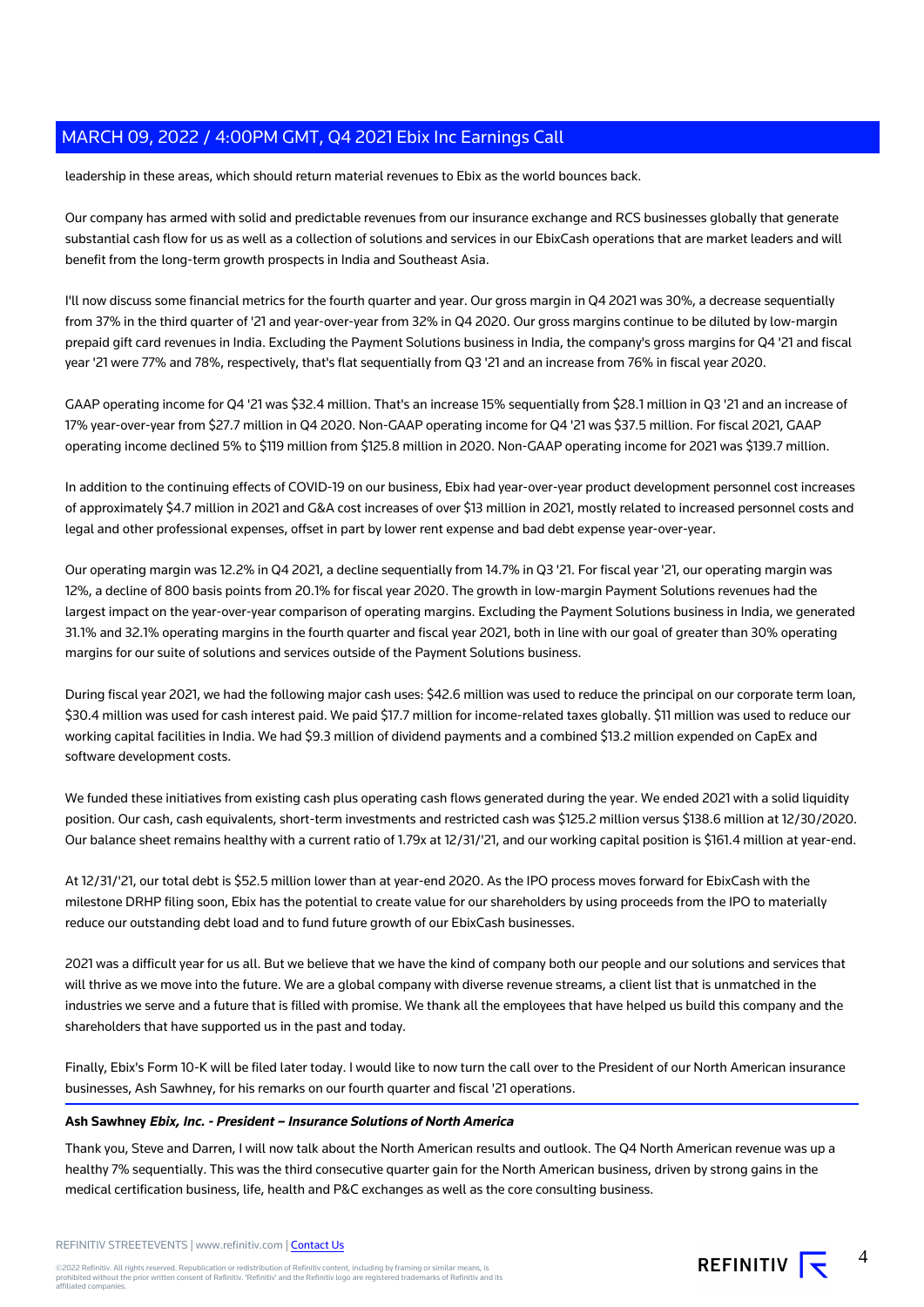I will now summarize the performance of the key business units in Q4 as well as their full year performance. The medical certification business was up 64% compared to Q3 of 2021. This spike was expected as Q4 cyclically is the best quarter for this business. This growth would have been even higher by approximately \$700,000, but for the fact that we had to defer the revenue to Q1 2022, due to COVID-19 delayed timing of a product shipment. While the product was ready to be shipped in December 2021, we have to hold back shipment as our partner's companion product was delayed due to COVID factors.

The 2021 performance is remarkable also given that the Internal Board of Medicine extended the certification deadline to 2022, which impacted special -- several specialties. In 2021, we continue to see higher digital sales in the continuing medical education business, which now accounts for over 62% of the business. We also launched several new products, improving the vitality and newness of the product portfolio. We signed 43 new clients in 2021 and added new accreditation partners, including SCI Healthcare and Beth Israel Deaconess.

2021 was a record-breaking year for our life and annuity exchanges. The Q4 revenue was up 21% compared to the same quarter last year. For the full year comparison, the 2021 revenue was up 13% compared to 2020. The life exchange revenue more than doubled in 2021 compared to 2020. There were several noteworthy accomplishments in 2021. We added several new clients to the [Annuity NM] platform, including Guardian, [NFS], Cetera and Oceanview. We launched -- we successfully launched JPMorgan and their carrier partners on the annuity platform and are currently engaged with them to launch the Life platform. Also on the Life platform, we added MassMutual and Western & Southern.

The illustration exchange was up 1% in Q4 2021 compared to Q4 2020. And on a full year basis, was up 8%, reaching the highest ever full year revenue. The growth was attributed to several factors, including new clients on the platform and new product functionalities that we rolled out. In Q4 2021, we added Western & Southern to the exchange, we also added (inaudible) to the coating platform. In 2020, we launched a new analytics platform, and we are pleased with the early adoption and the pipeline of prospects.

The P&C business was up 20% compared to the previous quarter, making it 2 consecutive quarters with over 20% growth. Overall, 2021 compared to 2020 was up by approximately 9%. We added 4 new risk management customers in Q4, bringing the total for the year to 9. We also added 9 new implementations of workers' comp solution in the quarter with a total of 19 for the year.

Our health exchange was up 8% in Q4 2021 compared to the same period in 2020 and was relatively flat sequentially with Q3 '21 and the full year 2020. Despite a slowdown in enterprise deals due to COVID-related factors, this unit stayed resilient in Q4. We added GA Dental and Redirect Health to the platform in 2021. In Q4, we were also engaged and shortlisted by one of the largest global employee benefits brokers in the world for an enterprise benefits administration deal. We will be ready to announce an update on this in Q1 2022.

Our core consulting business was up 18% sequentially compared to Q3, up 35% compared to Q4 of 2020 and up 17% for the full year '21 compared to 2020. Q4 was the highest revenue quarter going back 12 quarters to Q1 of 2019. Several client engagements contributed to the success in '21, including security benefit, JPMorgan, USAA, MassMutual and Lincoln. At the end of '21, we were engaged in active consulting services with over 38 clients, many are Tier 1 clients in the insurance and banking sectors in North America.

The underwriting exchange revenue in Q4 was leveled with Q3 and showed signs of stabilization. Overall, in 2021, we continue to face headwinds as work-from-home and restrictions on foreign travel impacted our on-site billing. On the positive side, several major clients renewed their contracts, including Nationwide, John Hancock, Manulife, Sun Life, and Ameritas, providing us visibility into ongoing revenue.

The CRM unit was down 6% sequentially in Q4 2021 and roughly down 9% compared to the same quarter last year. Towards the middle of '21, we initiated a major restructuring and repositioning initiative for this division. More than just the CRM system, our vision is to position the platform as a comprehensive agency management solution, which will be integrated with an essential distributor toolkit comprising of industry-leading components for coating, illustration, order entry and carrier communication. We are well on our way in terms of designing and implementing the solution.

REFINITIV STREETEVENTS | www.refinitiv.com | [Contact Us](https://www.refinitiv.com/en/contact-us)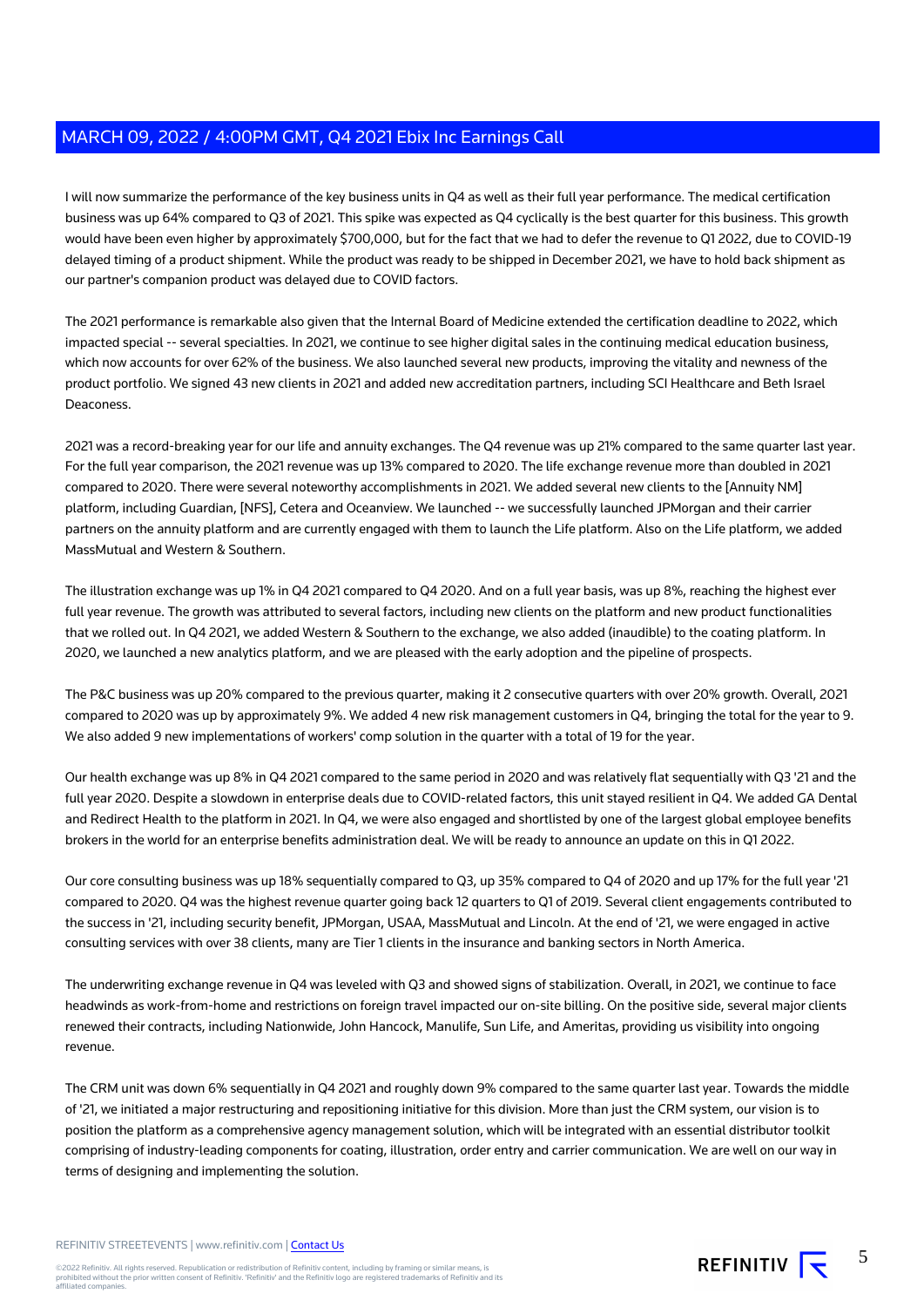Our Risk Compliance division was marginally up sequentially in Q4 and compared to the same quarter last year. We added 12 new clients to this division in Q4, including Purity Life Health Products, Sylvamo, FAM Construction, Fairfield, [City of Leandro], Realty Capital Advisors, Lawrence Investments, just to name a few, on the pipeline remained strong.

I will now spend a few minutes providing an outlook for 2022. We expect COVID-related impacts and restrictions to wither away in 2022. We are starting to hear that most client offices will reopen by the middle of this year. Impacts of foreign travel restrictions have started to ease, and we expect normalization in the second half.

Our core annuity platform will continue to see upward momentum in 2022. We expect transactional volumes to steadily increase as a result of all the carriers and distributors we have added to the platform. We are launching a new analytics platform for the annuity exchange, which will provide additional revenue streams. The pipeline for our adjunct annuity maintenance platform called AMP, remains strong, and we expect an uptick in AMP volume in 2022.

The Life Exchange will continue its strong run. We have more carriers on the platform than ever in our history and will continue to grow in 2022. As more carriers adopt the platform, we get more interest from distributors such as JPMorgan, Ed Jones and others.

Our restructuring efforts on the CRM platform will start to show positive results. The platform will have a prominent role as a gateway to enable carriers and distributors to access all our digital assets. The successful platform delivery at JPMorgan can be extended to other large bank distributors.

Our enterprise solutions, including health exchange and underwriting exchange, will see a post-COVID revival. We are starting to see a resurgence of deals and opportunities. We will have more to announce on this in Q1 2022 reporting.

With the expectation of better post-COVID market conditions, we have started to ramp up our sales team. We are pleased with the talent that we are able to attract. Our industry-leading products, marquee customers and a stellar Ebix team are all factors that allow us to attract the best talent. We expect acquisition efforts, which have taken a back seat for the past few years in North America will get reinitiated. We expect to augment our organic growth with these factors.

The past 2 years were a challenging period for us due to COVID-19-related impacts. We lost several associates. Many of our associates lost their family members and several had to take time off for ailing family members. Despite such harsh conditions, we stayed resilient and our spirit was never broken. We had a resolve to not let our clients down and we lived up to it. This was all due to the hard work and efforts of thousands of associates worldwide. Their efforts were extraordinary, and we thank them for that.

I'll now pass this on to Robin.

## **Robin Raina Ebix, Inc. - Chairman, CEO & President**

Thanks, Ash. Good morning, everyone. Let me at the outset acknowledge the efforts and sacrifices made by Ebix employees across the world in these pandemic-hit times. We lost many of our Ebix colleagues to COVID-19 in the year 2021. Having lost my mother to the disease and having first-hand interactions with some of the affected family members of these employees, I am painfully aware of the devastating effects of COVID-19 on our staff and their loved ones. In spite of all that, business continued and our employees continue to find ways to do their best for the company while making sure that our clients got the top class uninterrupted service that Ebix is known for. I am highly indebted to our staff across the world for their dedication and services to the company.

I embarked on a journey to build a world-class company beginning the year 2000, with annual revenues of \$11 million and assets of \$19 million in 1999. 2021 has been a landmark year for all of us as we got within close reach of the \$1 billion revenue mark. And in fourth quarter '21, delivered \$267 million of revenue, implying that we are past the \$1 billion annualized revenue mark in the quarter. That's a proud moment for me and for all of us as we have done that while delivering 22 years of growth and continued profitability in each of the 22 years.

Despite the effects of COVID-19 on our businesses worldwide in 2021, I am pleased to be reporting another great quarter and year for

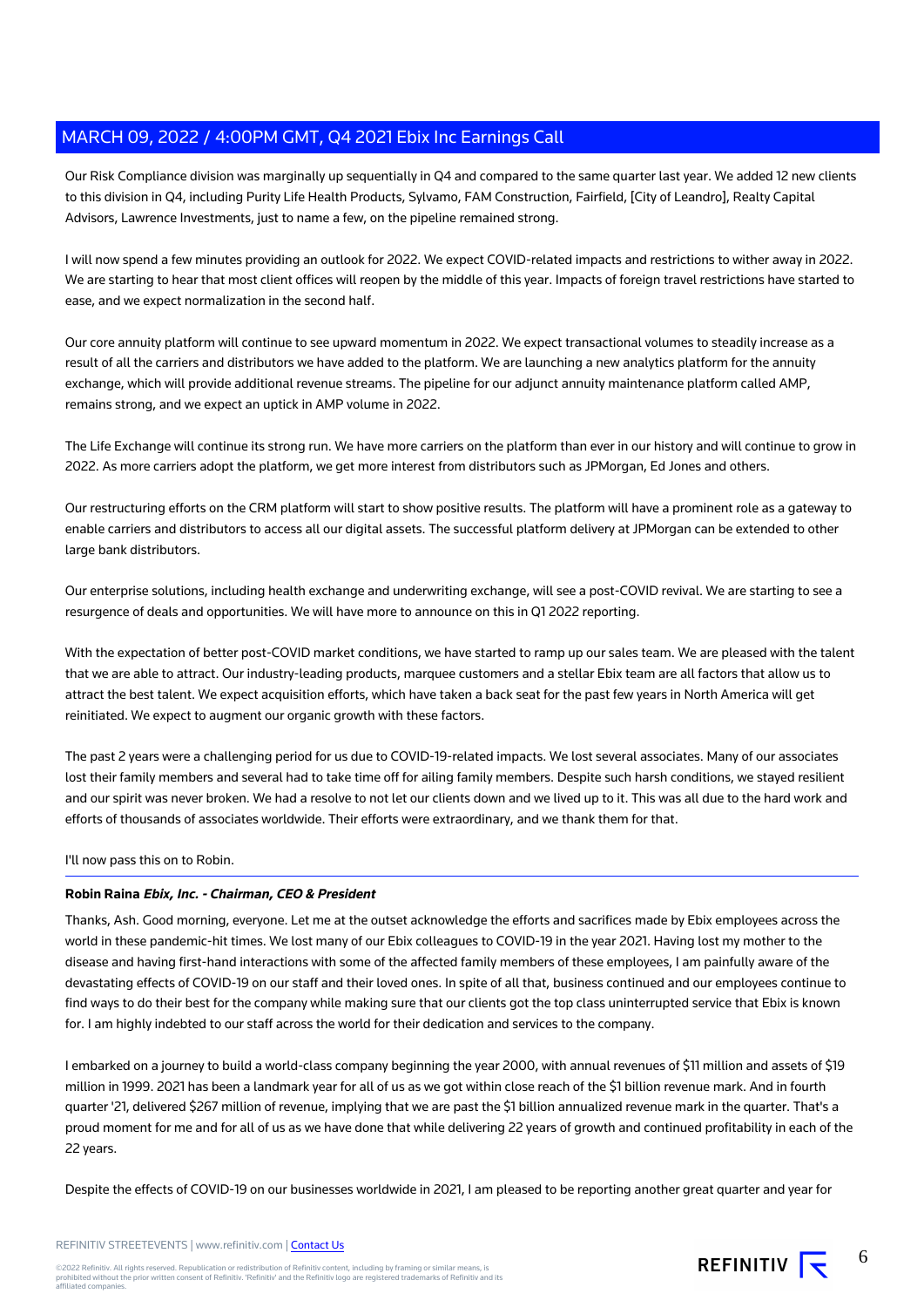Ebix on many fronts. A record top line of \$994.9 million in GAAP revenues, record quarterly top line of \$266.8 million in GAAP revenues, Q4 2021 revenues grew sequentially 39% and 20% year-over-year, excluding the Payment Solutions business in India, as Steve said, we generated 31.1% in the fourth quarter in operating margins and 32.1% in operating margins in the fiscal year 2021.

These results are in spite of our travel, foreign exchange, e-learning, remittance and consulting businesses being impacted severely by COVID-19, besides the overall delay in the pace of new deals being granted by client on account of COVID-19.

Also, what was encouraging about fourth quarter '21 results was the fact that our revenues grew sequentially in most of the geographies of our business. North America had a sequential increase of 7%; India revenues grew sequentially 52%; Australia had a sequential increase of 25%; Brazil had a sequential increase of 22%; Singapore had a sequential increase of 22%; Indonesia, 133%; Philippines, 42%; and New Zealand had a sequential increase of 4%.

I also want to convey that the company's Indian subsidiary, EbixCash Limited, intends to file a draft red herring prospectus with the Securities and Exchange Board of India imminently in order to offer its equity shares in an initial public offering. Under the Indian Regulatory Guidelines, the details of the offering and the use of proceeds can only be disclosed once the DRHP is filed. The DRHP filing process has involved 3-year audits by 2 independent audit firms, Walker Chandiok or GT India and K G Somani. It has also involved legal diligence by 3 sets of attorney firms, Sidley Austin, JSA and [INDUSLAW]; industry review by one industry expert, namely CRISIL; and 5 investment bankers, namely State Bank of India Caps, ICICI Securities, Motilal Oswal, YES Securities and Equirus. It's a highly complex and detailed exercise to say the least.

With the DRHP expected to be filed soon as per Indian rules governing the process, I cannot speak much about the EbixCash business until the DRHP is officially filed.

We are focused on continuing to reduce our debt. And as of December 31, 2021, as Steve already communicated, our total debt was \$52.5 million lower than at year-end 2020. As of 31st December, 2021, we had cumulatively spent \$124.1 million on interest payments, tax payments, term loan payments, income taxes, dividends, CapEx payments and reduction of working capital facilities and still, our cash, cash equivalents, short-term investments and restricted cash were at \$125.2 million as of 12/31/'21 versus \$138.6 million at 12/31/'20. We are pleased with that as it speaks to the fundamental resilience of our businesses.

And I always like to say great companies more than just creating big products and great services. They establish integrity, transparency and trust as their prime values. We have always endeavored to do that with our shareholders, our customers, our partners and our most priced asset, our employees. We are proud of the fact that Ebix has a strong record over the last 2 decades on that front.

In closing, I want to thank our customers, our partners and our employees for their continued trust in us and for contributing to an outstanding Q4 and just an exceptional 2021. Thanks, everyone, for that. With that, I will now pass the call to the operator to open it up for questions. Thank you.

## **QUESTIONS AND ANSWERS**

#### **Operator**

(Operator Instructions) We have a question from Jeff Van Rhee with Craig-Hallum.

## **Jeffrey Lee Van Rhee Craig-Hallum Capital Group LLC, Research Division - Partner & Senior Research Analyst**

I guess several. I'd be remiss if I didn't at least ask Rob and I realized your hands are somewhat tied at least from your commentary. But as you talk about coming SEBI filing an IPO in India, media articles, et cetera, rumoring \$3 billion, \$4 billion, \$5 billion valuations for that business. But details are limited, time lines are limited. Obviously, this has been a long process getting here. You've said imminent, I guess, open ended. I'm wondering if there's anything else you can tell us about kind of what imminent means and I doubt it, but I'll ask it anyway. Any comment on that valuation?

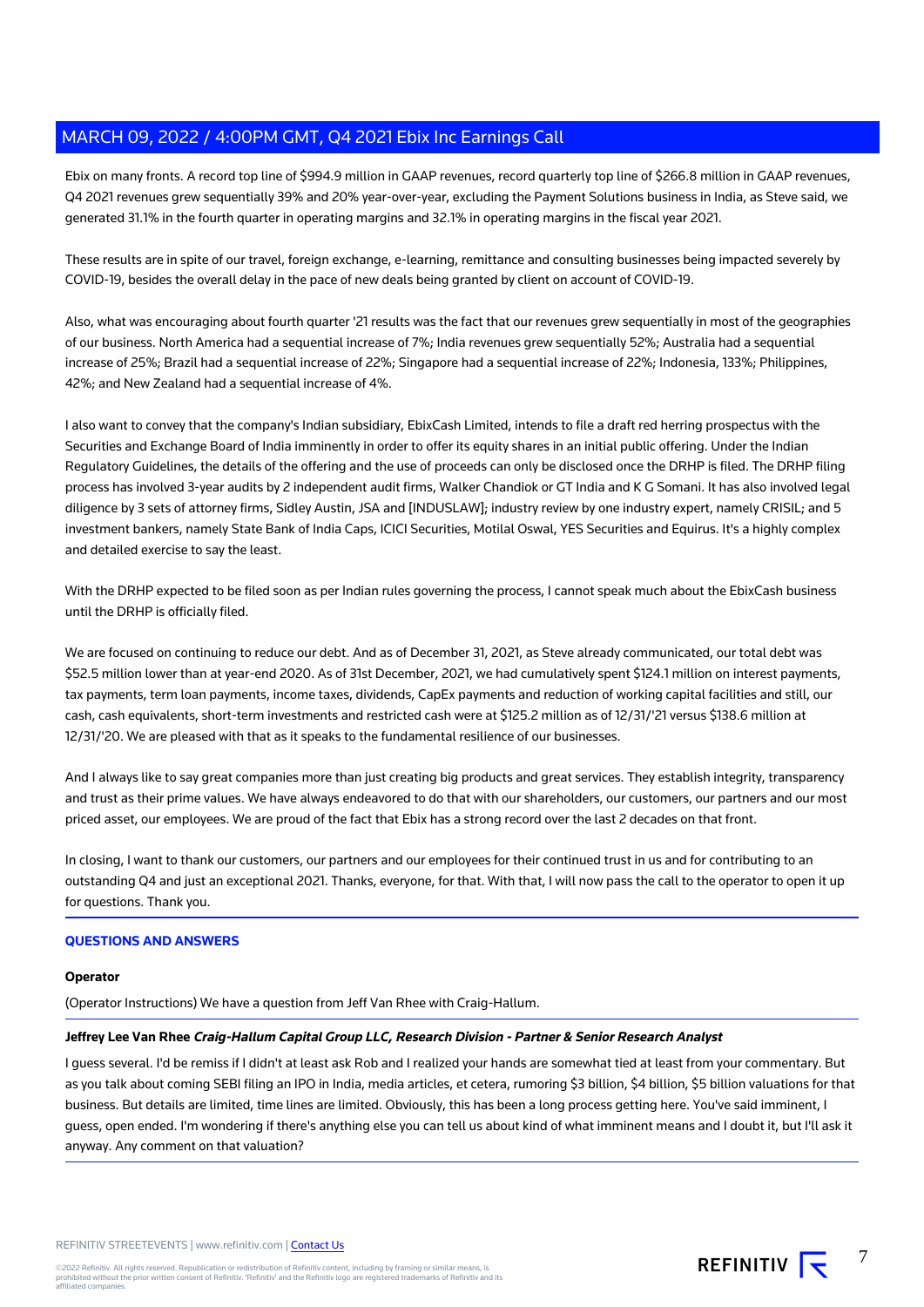#### **Robin Raina Ebix, Inc. - Chairman, CEO & President**

Jeff, I wish I could tell you what imminent means, but imminent means imminent. I'll stop at that. So let's -- I'm not allowed to say more than that. So, yes.

## **Jeffrey Lee Van Rhee Craig-Hallum Capital Group LLC, Research Division - Partner & Senior Research Analyst**

All right. I'll leave it there. Looking forward to that imminent filing based on what I see, that ought to be a real needle mover. So let me get to the business. The U.S. business looks like as a whole, it put up the best growth in many years. So congratulations on that. I know you've been talking about growing pipelines. And Ash, I don't know if this is for you or for Rob, and you guys maybe split it up however you want.

But before I dive into both the insurance exchange segment versus the RCS, can you just talk overall about the expected growth rates for those 2 businesses? And maybe quantify, if you can, what are you seeing in the pipeline? Because I know you went way down in the weeds, but it'd be helpful to roll it back up. What's the magnitude of the improvement in the pipeline? And how do you think about overall growth? Those 2 questions.

# **Robin Raina Ebix, Inc. - Chairman, CEO & President**

So I will let Ash to answer the question related to the U.S. But before I actually do that, I'll just at a high level, talk through the international part of the insurance business. We have a very strong pipeline with respect to the international business in terms of insurance. As you can tell from the numbers that we just reported for Australia, meaning we had one of the strongest quarters we've ever had in history and that's all insurance, as you know. And we have talked about it in our previous calls. We talked about some of the super brokers in the world.

One of the super brokers, 1 of the top 3 or 4 brokers in the world, has decided to move ahead with us with 15 different country implementations. And we're talking about large implementations for countries, large countries like ranging from Italy to Germany to France kind of countries. So we expect substantial revenue streams coming out of this not only in terms of recurring revenue stream because this is for our product Ebix Evolution, which is basically a .NET-based SaaS broker systems product.

But what we also expect is a lot of customization with respect to each of these countries and to generate substantial consulting revenues associated with those implementations. So we feel very good about our international -- the possibilities that we have. Brazil had one of the strongest quarters in the last 2 years with respect -- and all of that is insurance. We expect Brazil to continue to go strong. Brazil suffered a lot during COVID. Brazil is one of the countries that was -- 1 of the top 3 countries that got affected by COVID the most. So as some of that effect subsides, we expect to do quite well in the Brazilian market. I think overall, our international revenue streams should continue to look up in 2022. Ash -- With that, Ash, I'll pass it on to you.

#### **Ash Sawhney Ebix, Inc. - President – Insurance Solutions of North America**

Thanks, Robin. Yes, the U.S. business, we are very optimistic in 2022 and beyond. Several factors contributing to that. Number one, if you look at our core business, and core business being our exchanges, they have done extremely well over the last 12 to 18 months. We have added several new carriers, several new distributors. This exchange business, as you probably know, is a self-fulfilling prophecy. The more carriers you add, the more distributors you get; the more distributors you add, the more carriers you get.

So we are at that critical mass. We have all the key carriers that we need on the platform. We've got some of the largest distributors on the platform. And these exchanges allow us to generate multiple revenue streams, transactional revenue, there's ongoing hosting revenue, there's services revenue, there's consulting revenue. So we are pleased with where we are in terms of our market presence and penetration amongst the large carriers and distributors. The same, I would say, applies towards our health exchange, our P&C exchange. So overall, what we define as our core business is stable and the outlook is positive.

## **Jeffrey Lee Van Rhee Craig-Hallum Capital Group LLC, Research Division - Partner & Senior Research Analyst**

Okay. So maybe you talked to the RCS line, I mean, obviously, big sequential, big year-over-year growth. Maybe it was in the prepared remarks, but maybe just a little more commentary as to what happened there in Q4?

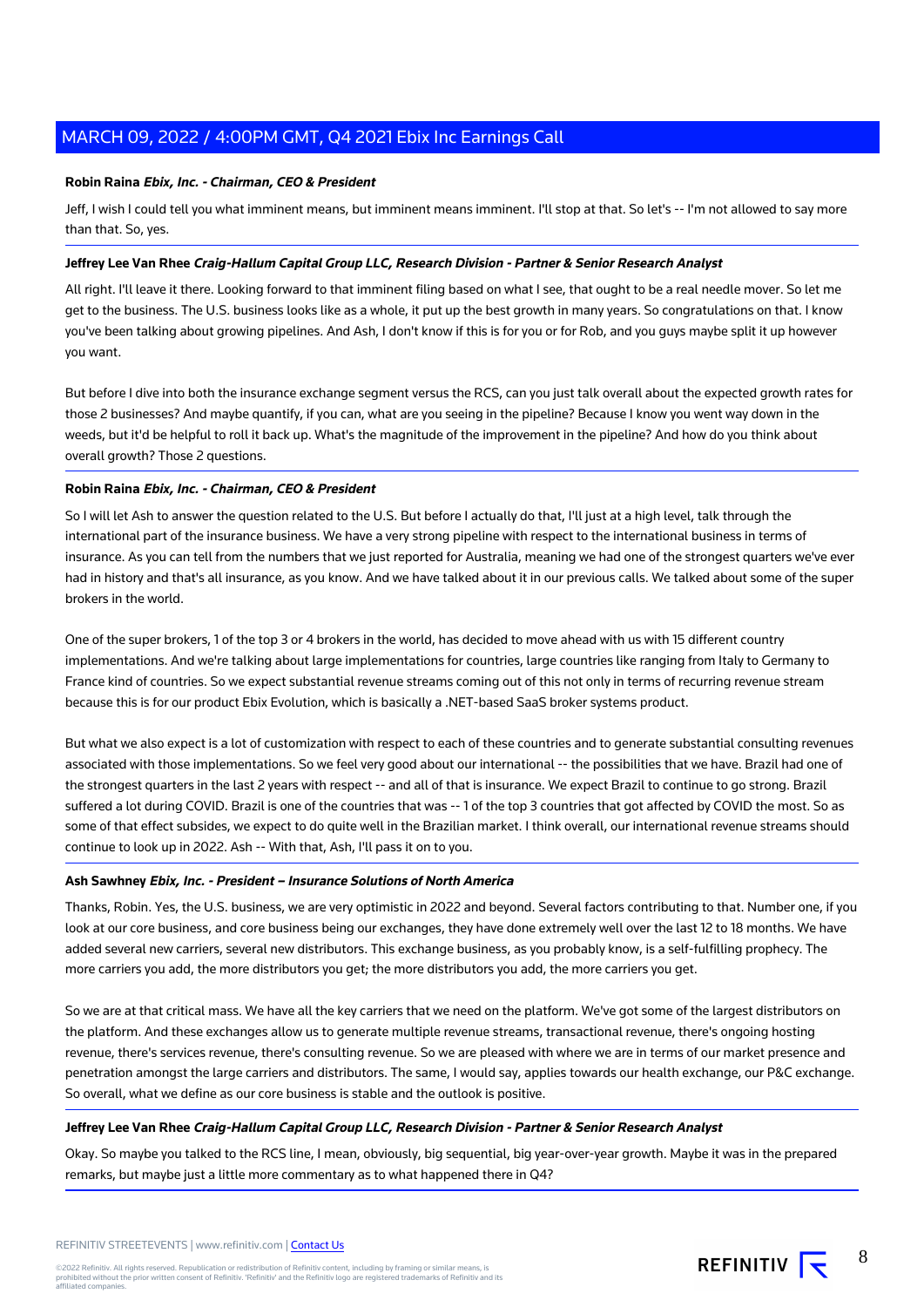## **Robin Raina Ebix, Inc. - Chairman, CEO & President**

Well, it was a combination of many factors. It's a combination of growth. In North America, it is also a combination of growth in some of the other markets like India, for example. Meaning, for example, we recently announced the Punjab National Bank deal that started generating revenue out of India. Similarly, meaning, I think Ash in his remarks, detailed out how consulting -- the core consulting business has continued to improve. So there's a number of different factors.

Look, we've been talking about consulting businesses, for the RCS business for the last few years. We've been talking about -- Ash talked -- in his previous talk, he talked about how he's resetting this whole business, how he feels that we can -- we've had declines in previous years, and he talked about how we are making a change in how we handle the business and some of the diversification in terms of attacking certain areas where we thought we had more core competence to be able to address those markets better. And we did that.

And with that repositioning, we are starting to show results. So I expect RCS business to continue to grow in all of these segments. And not to forget our certificate tracking business, which is part of the RCS business, and we expect as the effects of COVID subside, we expect that business will be back -- we expect to continue to grow that business sizably.

# **Jeffrey Lee Van Rhee Craig-Hallum Capital Group LLC, Research Division - Partner & Senior Research Analyst**

The -- just one follow-up, if I could. The -- I think last quarter, you were commenting on that business, the insurance side, you thought it could grow high single digits. I mean, it sounds like the conviction is at least what it was, if not accelerated. Still comfortable with the high single digits?

# **Robin Raina Ebix, Inc. - Chairman, CEO & President**

Ash, that's for you.

# **Ash Sawhney Ebix, Inc. - President – Insurance Solutions of North America**

Yes. Yes, absolutely. Listen, we can't predict quarter-to-quarter. We're already in the first quarter of 2022. But as we look towards full year 2022, there's no reason why we wouldn't be at those levels.

## **Jeffrey Lee Van Rhee Craig-Hallum Capital Group LLC, Research Division - Partner & Senior Research Analyst**

Yes. Okay. Maybe if I could just shift gears, Robin, to the extent you're able to comment on what's going on in India related to the EbixCash business. And if you can't comment specifically to the business, maybe you can just comment to general trends. But I think it'd be insightful to hear in your words what's going on in the overall travel environment? Kind of what's the backdrop for FX, travel, remittance? You obviously took a big hit and have weathered the storm. I guess the question is, how quickly do those businesses come back? And what are you seeing on the ground right now?

## **Robin Raina Ebix, Inc. - Chairman, CEO & President**

Well, I think our numbers speak for themselves. Meaning we -- I can't discuss too much in terms of specifics of our business as of now, but I can talk at a general level. So the travel business is starting to come back. We had a pretty strong quarter with respect to -- if we sequentially look at it, we did quite well. We expect this business to do very strongly, the travel business to do quite strongly in the year 2022. Our pipeline remains stronger than ever. We are building up back our franchisee channel which means we'll have travel stores across the country.

We hired the largest -- the most profitable business that Cox & Kings had across the world, [their] franchisee business. And the gentleman who ran that business is basically heading our franchisee business now. So we expect to do very well in the franchisee travel business. We expect to do quite well in the B2C segment. Corporate segment, we've always been one of the leaders. Events travel, we have always been an absolute leader in the market. So we expect that travel business will continue to grow as travel opens up, especially in countries like Indonesia and Philippines.

Look, we are #1 in both these places. We're the largest OTA player in both these countries. As these countries open out, our travel business will automatically come back and will grow. So we are -- we have a strong pipeline in terms of we have a strong -- we are targeting strong revenues in 2022 from the travel industry. The travel industry is starting to open out. I think Government of India, for

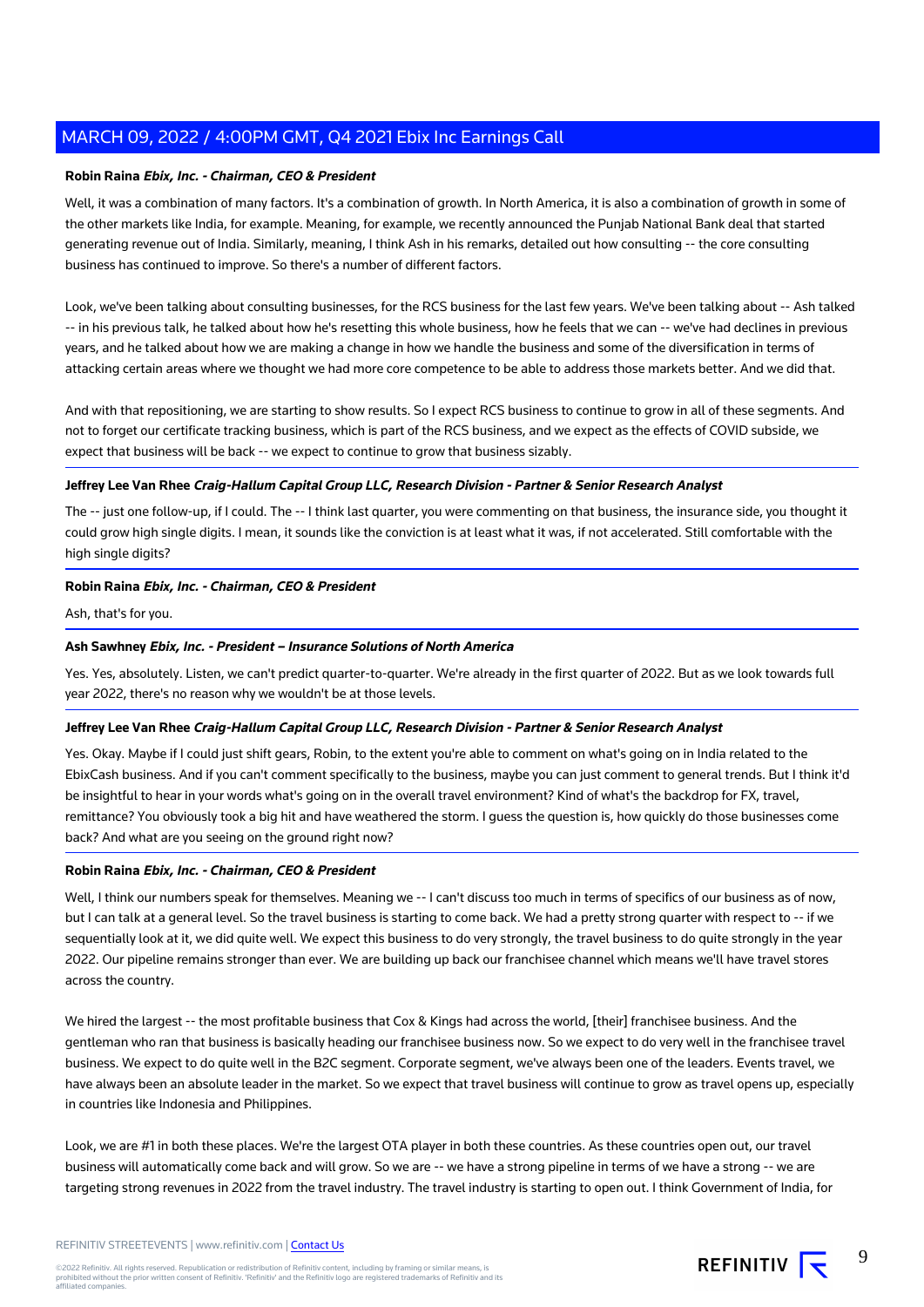example, has announced the date to resume all flights, I think, is March 22 -- March 27, actually, that they will open up all the international flights, so things are starting to come back. It's a gradual process, as you are aware. But I think there is a continued movement. Companies are starting to do their conferences. Companies are starting to organize events.

For example, recently, we had one of the largest banks in India, hire us to organize a very large event that we will be implementing in the first quarter. So having said that, the change is starting to happen nationwide in terms of the travel industry. And travel is automatically related to ForEx. The movement travel opens, the airports will open, and we obviously dominate the airport play. So we expect that ForEx business will also be directly proportional to the -- the growth in the ForEx business is directly proportional to the travel growth. So the signs are looking good for that.

## **Jeffrey Lee Van Rhee Craig-Hallum Capital Group LLC, Research Division - Partner & Senior Research Analyst**

Yes. One last question on that, if I could and I'll let somebody jump on. The -- obviously, during COVID, you took some pretty quick actions to protect yourselves on the cost front, had to let people go. Obviously, generate pretty good cash flows through the downturn. My question is coming out of it. I think there's always the risk you cut to the bone and inhibited your ability to come out with a real spring in your step and drive the kind of growth that you were driving coming in. Give us an overview of how you think you're sitting in that regard?

## **Robin Raina Ebix, Inc. - Chairman, CEO & President**

So we actually brought most of our people back. We've already done that. That's already baked in, in our Q4 numbers. We not only brought most of our people back. We also gave them hefty raises, right? Because of the changed environment, the labor markets in India change. So we had to automatically -- that 8% and 10% raises won't doing much for anybody, and we had to come up with much higher raises and so on. So we did all of that.

There is -- there are areas where we will -- we haven't brought all the staff back. For example, the area of ForEx, meaning it is -- I'll give you a very simple example. Let's say, there's an airport called Coimbatore. And Coimbatore has limited international flights. And let's say, the -- and that's a real example. We are the only one player sitting at that airport handling foreign exchange.

Now if flights haven't started and I have dedicated employees that I had, we had to keep them on furloughs. But as airports are opening up, we're gradually bringing those people back, right, to ensure that we don't just drive our costs up automatically. But good news is we don't have -- we didn't do that on the development front. We -- Meaning, we have brought back everybody that we wanted to bring back in development, in IT. In most areas, we have actually done that.

The only area where we are still working on bringing more people back is the area of foreign exchange. And to some extent, to a limited level of the franchisee channel in travel. But otherwise, we're pretty happy with what we've been able to do in terms of retaining our employees and bringing them back.

## **Jeffrey Lee Van Rhee Craig-Hallum Capital Group LLC, Research Division - Partner & Senior Research Analyst**

Okay. I'm going to ask one more. On the IPO process as it relates to EbixCash, assuming the filing is imminent, as you said, what does this process look like from between whenever that actually files and the IPO? And what are the key steps we need to be thinking about?

## **Robin Raina Ebix, Inc. - Chairman, CEO & President**

So as you know, the process is to file a DRHP with the Securities and Exchange Board of India. And once SEBI takes -- once SEBI approves it, it becomes a -- you file an RHP. Again, it's very difficult for me to give you a time line, whether it will take 2 months or it will take 3 months or 4 months. Virtually, a typical time line would be that SEBI typically has taken 2 months, but it doesn't mean anything. It can take much longer.

Again, once that happens -- once SEBI approval comes through, then you have to follow certain processes. And typically, depending on if we get approval by April 20, we will be able to get -- let's say, we file over the next few days or a few weeks and we get an approval by sometime before April 20 or April 25, then possibly you can have an issue by May 15. But if you don't get that approval by then, then your issue accordingly flips by almost a month and so on. So that's how it works.

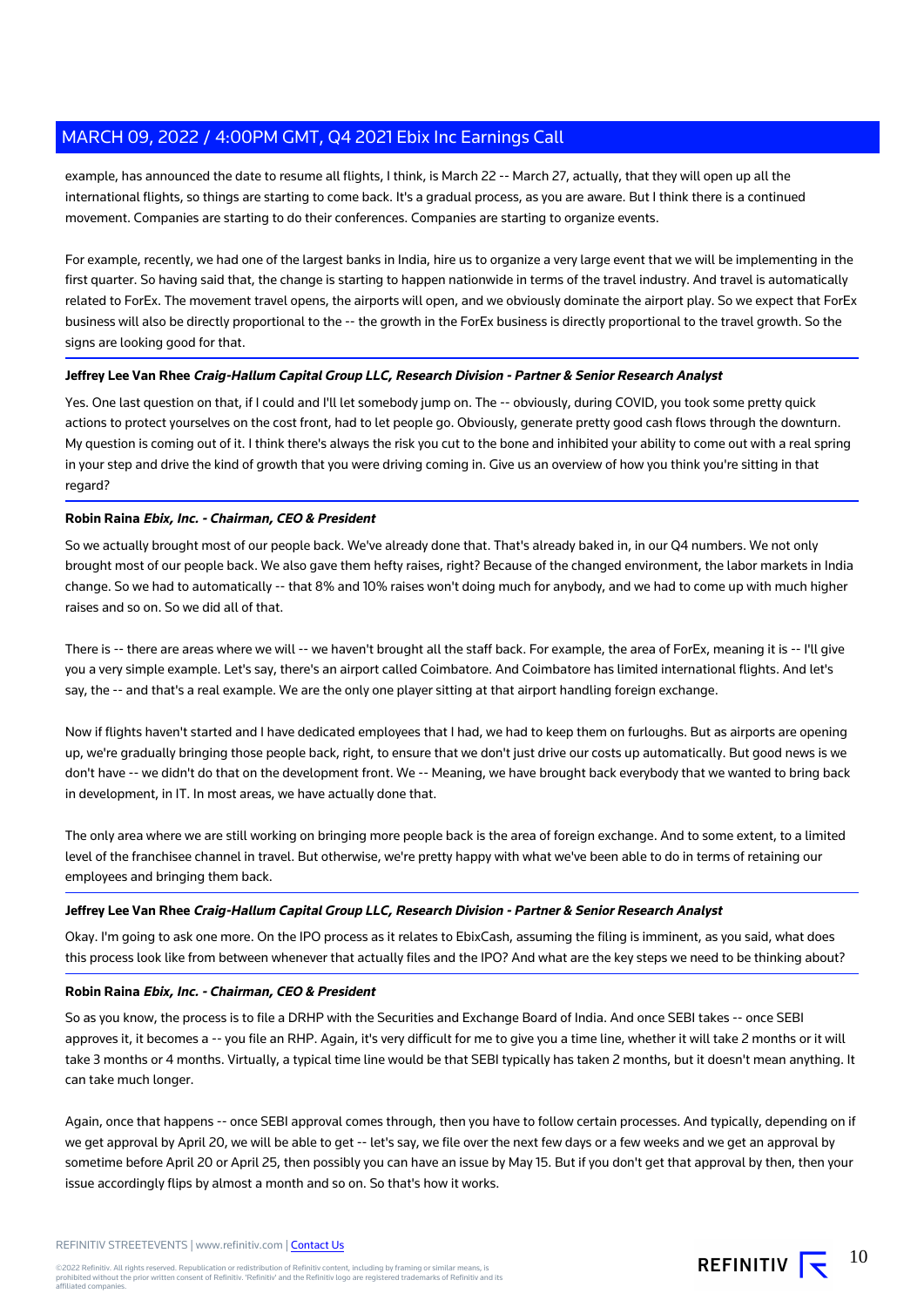So there's a time line of typically of 3 to 4 months from the time you file to get that whole process done, and there are many steps in between. One of the steps, for example, is the research reports being issued by the banks and so on, which will also happen soon. I would imagine once the DRHP is filed, again, look it, you will hear more once the DRHP is filed. It's very -- within the rules, it's just impossible for me to say anything beyond what I've always said.

# **Operator**

Our next question comes from Chris Sakai with Singular Research.

#### **Joichi Sakai Singular Research, LLC - Equity Research Analyst**

Just I had a question on Indonesia's growth and why was it 120%? What were the drivers there?

#### **Robin Raina Ebix, Inc. - Chairman, CEO & President**

Well, the main reason for 120% was basically that the base was low. So Indonesia -- because we're talking about a COVID affected period, you're going to see very -- you're going to see high growth numbers coming out of various countries on -- in the travel business. Any country that is dedicated to travel is going to continue to show strong numbers as travel comes back. Now remember, we are #1 OTA player -- travel player in Indonesia. As we go into subsequent quarter, that growth will be there. We will have -- until we come back to the normal levels of what we do in Indonesia, it's one of our most profitable travel operations, so is Philippines incidentally, and it's a very high-growth revenue business for us.

So it is -- because there was almost very low travel numbers happening earlier, and 100-and-something percent of nothing is still or nothing candidly. So it is not like -- I believe that we can keep showing decent growth in coming months and coming quarters simply because the base has been lower. But at the end of the day that we are the #1 player in Indonesia. So to -- so to get back to our normal levels, we just need the market to open out as the travel markets to open out. Indonesia is a big destination, as you know, for trouble because of Bali being there, the older civilization. We have a very large base of agent -- distribution agents.

All our agents are phygital, as you know. So what it means[, that they are] physical. Located in Indonesia is tens of thousands of islands that exist in Indonesia. Our agents are spread across these tens of thousands of islands in Indonesia and all of them are digital. So they give us the reach of the next-door agent -- travel agent, and they also provide us that they also are 100% digital using the Via technology. So that's what we call phygital. And as the market opens out, our growth is -- should be imminent, right in these places. So that's the reason, and I would hope that, that growth continues in these countries.

# **Joichi Sakai Singular Research, LLC - Equity Research Analyst**

Okay. Great. And then I had a question on the -- your ITMS project with your buses. What's your growth rate projections there? And what are the likelihood of other states wanting your technology?

## **Robin Raina Ebix, Inc. - Chairman, CEO & President**

So you've -- if I heard you correctly, you talked about the bus solution, the bus exchange solution, right? We are already -- we are the largest player in the market from a perspective of that we already have clients in 14 states. What I mean by out of the 28, 14 state roadways corporations which are government-owned transport corporations do business with us. Recently, we announced the state of West Bengal, I think that's a deal you're referring to. But then again, that revenue is not baked in as yet into these numbers because that's a deal we just did. So it will start coming in. That revenue will start coming in, in coming quarters.

Now having said that, we expect a number of other states to join in because the markets have started opening out. Because -- earlier because of COVID, the bus undertaking -- there was very little bus travel happening. Now bus travel is back in full flow in India because this is the only means of travel for an underprivileged or a lower middle class, right? And India doesn't have -- for intra-city travel, you don't have trains everywhere. Only the big cities have the metros. So net result is only means of transportation, a feasible means of transportation for something that they can economically afford is buses in India.

So the bus travel has typically been growing year-over-year 27% in India. And having said that, if we can be continuing to provide